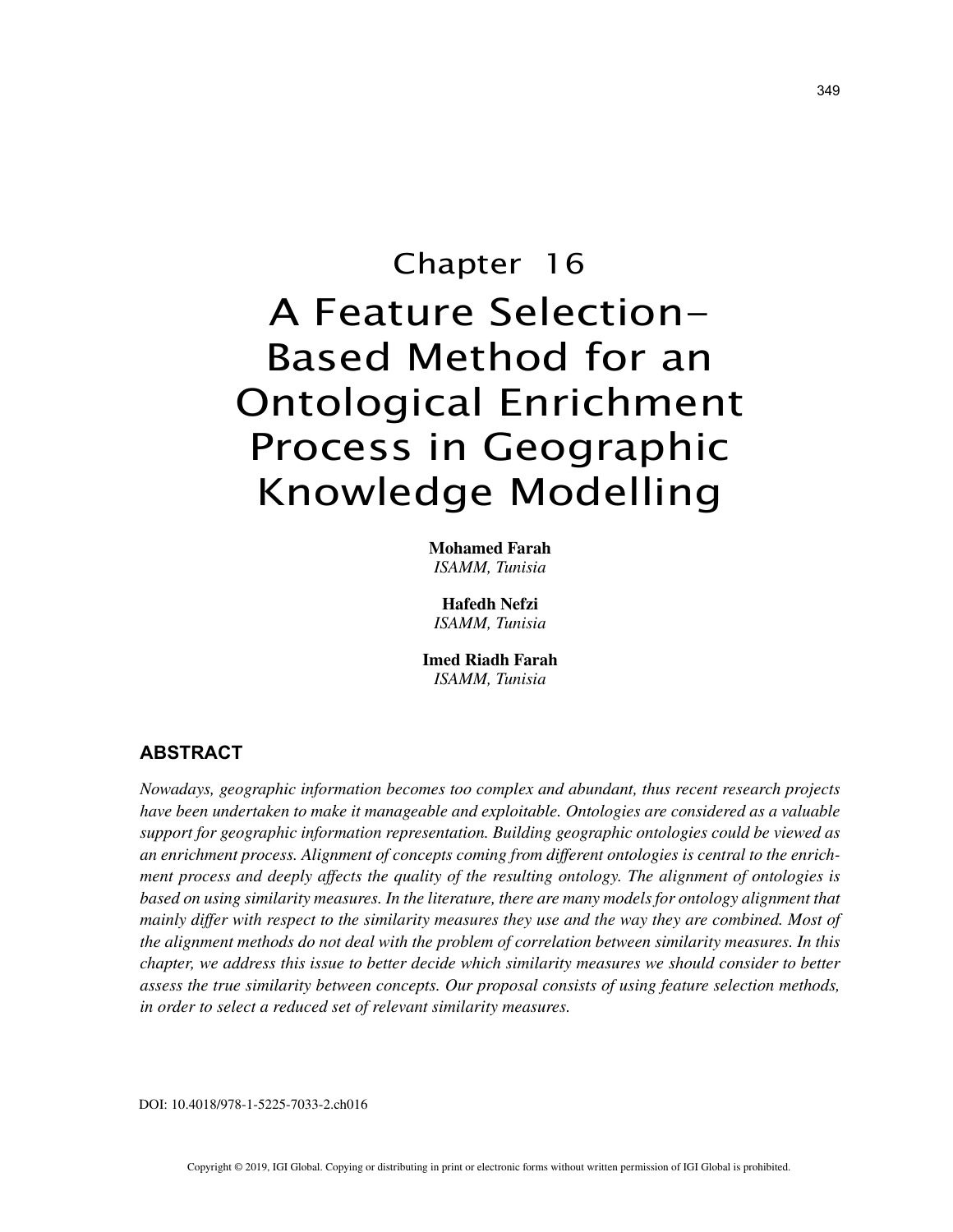# **INTRODUCTION**

Remote sensing provides a useful source of data that may be used in several environmental applications such as soil quality studies, water resources research, meteorology simulations and environmental protection (Chopard & Lagrava, 2006). One of the most important steps towards better interpreting satellite remote sensing image content was moving from a pixel-level analysis to an object-level one, called Geographic Object-Based Image Analysis (GEOBIA) (Andrés et al., 2012).

This approach has led to significant improvements in the interpretation of remote sensing images. Nevertheless, it suffers from the following drawbacks: 1) the ambiguity of the representation since each domain expert interprets information contained in satellite images depending on his own conceptualization that is usually ambiguous and consequently cannot be used in an automatic process; 2) the scalability of the treatment of image content given the continuous technological progress of satellite sensor technology and the phenomenal increase of multi-resolution, multi-spectral and multi-temporal satellite images series, and 3) the difficulty of communicating and sharing the results with other scientists (Andrés et al., 2012). Therefore, formalizing expert knowledge is a prerequisite toward an automatic semantic interpretation of remote sensing images (Iakovidis et al., 2009).

One of the most critical problems in the automatic interpretation of images is the 'semantic gap' which is the lack of concordance between low-level and high-level information (De Bertrand De Beuvron et al., 2013). In remote sensing, the semantic gap refers to the differences between the visual interpretation of the spectral information and the semantic interpretation of the pixels, mainly due to the different levels of abstraction. Ontologies can help reducing the semantic gap by creating geographic object recognition systems that are able to bridge the symbolic information and the information extracted from the image phenomenon (Kokar & Wang, 2002). Ontology-based recognition systems allow classifying an object as an instance of a specific class if it satisfies the constraints of that class in the ontology. Thus, a domain ontology that models the properties of earth observation sensors, including wavelength, temporal and spatial resolutions corresponding to observable objects as well as their spatial relationships can be a good support for automatic annotation and retrieval of satellite images content.

Actually, several ontology-based approaches for remote sensing image have been developed (Hashimoto et al., 2011; Wiegand & García, 2007; Fonseca & Llano, 2011) but have not included a formalized integration of geographic data and knowledge. Nevertheless, there are several geographic ontologies such as SatellitesSceneOntology (Charlet et al., 2010), BDTopo (IGN, 2002), BDCarto (IGN, 2005) and OntoGeo. In order to build satellite image ontology, Nefzi et al. (2014) proposed to start from a core satellite image ontology such as the one of Durand et al. (2007) and enrich it using several geographic ontologies. Ontology matching is one of the critical activities in the ontology enrichment process. It allows discovering mappings between two ontologies, where each mapping is a couple of entities brought from each ontology and linked together either by equivalence or subsumption relations. Nefzi et al. (2014) show how ontologies help modelling and reasoning upon remote sensing images, as well as reducing the semantic gap between images features and their semantics. They propose to align an existing core ontology that models the remote sensing satellite image content by new entities that are extracted from other geographic ontologies.

To be able to detect relevant source ontology entities, we require means for measuring their similarities to the entities of the core ontology. The quality of the expected outcome, i.e. the resulting ontology, strongly depends on the similarity measures that are considered as well as the way they are combined together.